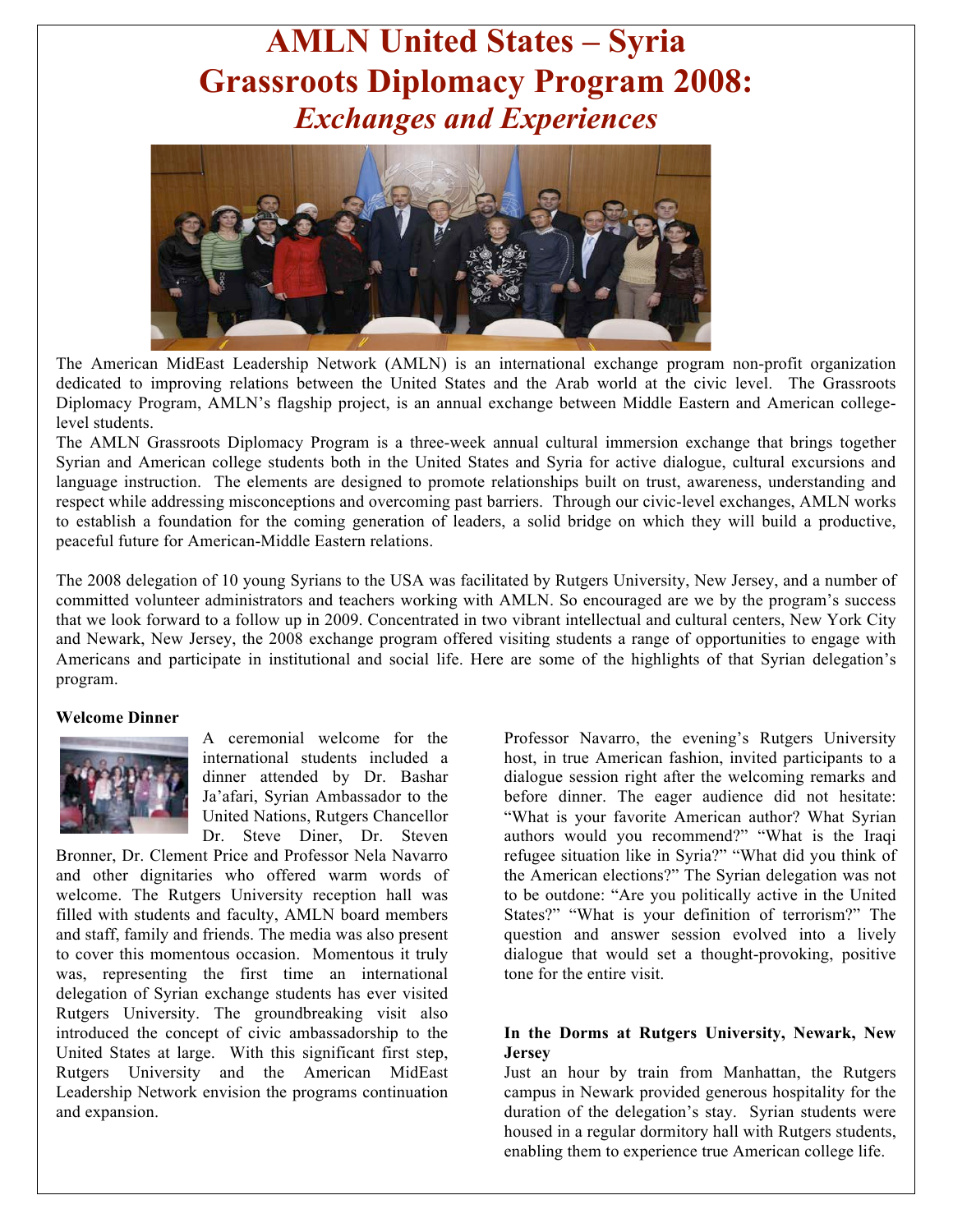## **Meeting with United Nations Secretary General Ban Ki-Moon**

The Syrian delegates had an once-in-a-lifetime experience, one few American students enjoy. They were received by the Secretary General of the United Nations, Ban Ki-Moon! Our Syrian students found themselves welcomed into the Secretary General's meeting room warmly welcomed by the Secretary General himself. Mr. Ban expressed keen interest in the AMLN international exchange program, stating that civic exchange programs created from the ground up, such as this, can really change public opinion between the United States and the Middle East. For our students, the meeting was truly an extraordinary and privileged event!

## **Trip to Atlantic City, New Jersey**



Students were quickly drawn into the fast pace of American life. After brunch in New York, our delegation caught their bus back to Rutgers, quickly changed, and took another hour bus trip to the resort center of

Atlantic City! The delegation had time to explore local attractions, then the famous seaside boardwalk, enjoying the myriad sights and pulsing sounds.

#### **Interviews with Dr. Barbara Nimri Aziz and Hugh Hamilton on WBAI Radio, with Pastor Gilford T. Monrose: 106.3FM**



WBAI Radio station in Manhattan honored our delegation as in-studio guests on two separate live shows: "Tahrir: Voices of the Arab/Muslim community" hosted by, Dr. Barbara Nimri Aziz, and "Talkback!" hosted

by Hugh Hamilton. Both shows gave students the chance to interact with American listeners who called in with questions about Syria, Arab culture and politics, and inquiries into the perspective of travelers from the Middle East visiting the United States for the first time. Our delegation had another media opportunity, speaking with Pastor Monrose on his radio show, "Beyond the Headlines", on 106.3 FM. It was a great learning experience. All the students were thrilled to be a part of three live American radio shows in New York City, then archived by podcast on their radio web pages!

#### **Columbia University, NY, Visit**

After lunch and a tour of Grand Central Station, Manhattan, the delegation hopped aboard the subway for



meetings uptown at Columbia University. The university arranged for SIPA, the Arab Student Association and Conflict Resolution Working Group at Columbia, to

host a dialogue session between our delegation and

attending Columbia students. After introductions, participants wasted no time putting thought-provoking questions to our delegation. One Columbia student brought up the issue of what could be a potential resolution for the Golan Heights; this evolved into a lively debate about what Syrians and Israelis required for a peace resolution. Later a student from Columbia's Teachers College asked about the rights of women in Syria; others wanted to know what the visiting Syrians thought about the recent American election.

Our delegation eagerly put questions to their American counterparts. They wanted to know about their political involvement and their worldview of the Middle East. Later, Columbia students and our delegation mingled on a one-on-one basis, exchanging emails and contact information. The event was such a success that many regretted that it did not last longer!

## **Night Out in New Jersey**



After the cold day in New York City, our group returned to New Jersey to relax at a cozy lounge in Paterson, New Jersey. Paterson is home to many Arab immigrants so the Syrians found comfort at a local

café with hookah and familiar food! It was a peaceful ending to a crowded, exhausting, invigorating day in the city. How do the Americans do this 24/7?

## **Dinner Dr. Bashar Ja'afari, Syrian Ambassador to the United Nations.**

The delegation was graciously invited to the home of the Syrian Ambassador Dr. Bashar Ja'afari. They were feed with a sumptuous dinner in their honor. The dinner gave them the opportunity to meet



other guests-- successful Arab Americans, Rutgers University faculty, along with AMLN program supporters from the New York metropolitan area.

#### **Multi-Cultural Festival at Rutgers**

Public transport in New York and New Jersey always furnished special experiences for the Syrian delegation



who jostled with commuters in their daily American routines. But these trips also delivered the visitors to another special experience. A subway trip downtown, then the underground PATH train took the

delegation back to New Jersey for the Multi-cultural Fest hosted at Robeson Hall. Good food, conversation with faculty and students topped by a multi-ethnic artistic experience, the Syrian students found themselves immersed in the rich diversity that the Rutgers campus represents. American ethnic performances for the visitors were followed by the Syrians' presentation of a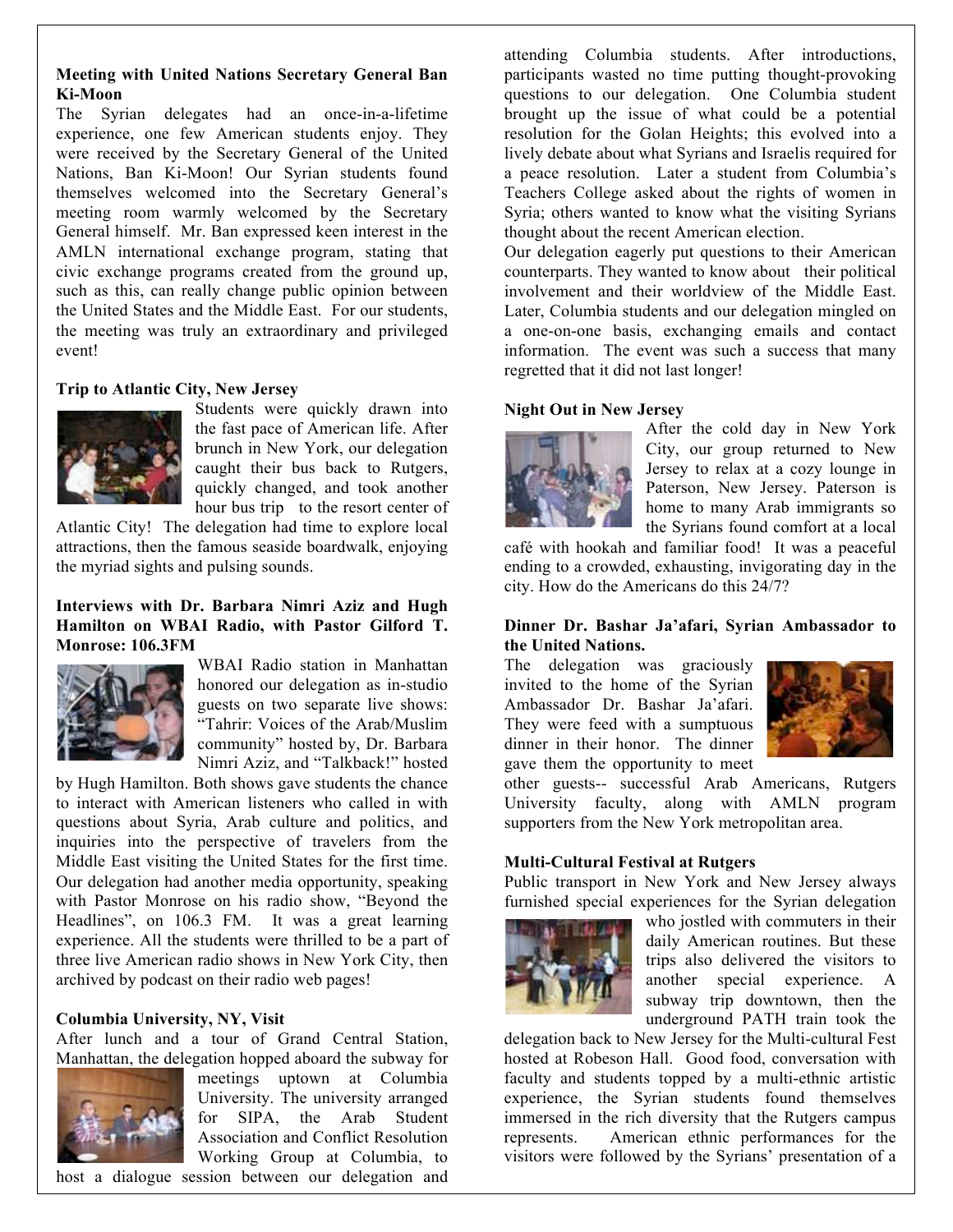traditional Syrian wedding, then all joined in a Syrianled Debka dance!

Rutgers University tops the nation as the most ethnically diverse campus in the US. With the new Syrian input, the student body now bettered their own reputation! The international guests of honor became full campus participants.

#### **New Brunswick, New Jersey**

Another Rutgers University experience took place at the New Brunswick campus in Central New Jersey. There, Syrian students joined the morning class of Dr. Bronner, which focused on the subject of imperialism. After the students watched the movie "Paradise Now", they



entered into a class discussion. Students from countries with very different histories took the opportunity to discuss the implications of imperialism, past and present.

Every encounter afforded the American students fresh exchanges with the visitors. After the delegation toured the campus, they stopped for lunch in the cafeteria, and happily engaged with more inquisitive Americans students. They wanted to know what the Syrians thought of their trip thus far. The Rutgers campus houses the Jane Voorhees Zimmerli Art Museum and the students had an opportunity to examine its Western art collection, ranging from the Renaissance to the modern era, including a large Soviet era collection. After the gallery visit, the visitors stopped by a student residence where they were invited in for pizza! It was soon time for a return trip to Manhattan and they boarded the bus for New York once again.

#### **NYPD Museum, New York**

Among the many museums in New York City, the NYPD Museum is one that houses exhibitions related to the long history of the city's police department. Located in lower Manhattan on the East River, this was a tour by special arrangement. Like so many things American, the police department is also ethnically diverse, so guess who received our delegation? Inspector Amin Kosseim. Kosseim is highest ranking Arab American in the NYPD; he's also an AMLN board member. So the delegation was honored by a private tour of the museum. Inspector Kosseim introduced our students to the long history of New York City's famous police corps, its functions, its goals, and its evolving interaction with the city's immigrant communities in particular. This was an opportunity for our students to ask about Arab and Muslim rights, having learned about difficulties these communities faced in recent years.

## **Festivities at the Salaam Church with the Arab American Association of New York**

Another bus ride from Rutgers University to New York deposited the delegation in the borough of Brooklyn, this

time for food, fun and dancing! Here their hosts were Linda Sarsour and board members and staff of the Arab American Association of New York (AAANY). This jumping party took place at the Salaam Church in Bay Ridge, the Arab quarter of Brooklyn. With food catered by a local Middle Eastern restaurant, music provided by AAANY youth, and plenty of debke dancers, it was a night to remember!

#### **Brunch with the Salaam Club**



One early Sunday morning the bus again headed to Brooklyn where members of the Salaam Club of New York awaited the Syrian delegation. The welcoming party at the Fort Hamilton Army Base

included Salaam Club notables Edward Mafoud of the famous Damascus Bakery, president Gregory Lutfey, first vice president John Abi-Habib, second vice president Albert Dekki and member George Julinos. You can't imagine-- or maybe you can-- the extravagant brunch buffet the club laid out for the visitors. After introductions all around, the hosts put many questions to the young Syrians about what they had been doing and how they felt about their many exchanges. The day ended on a bus, this time to the spectacular Verrazano Bridge at the end of Bay Ridge that joins Brooklyn to Staten Island, yet another borough of New York City. A great place for pictures!

## **Tanenbaum Center for Inter-Religious Understanding**



Among hundreds of interfaith programs that have sprung up across the US in recent years is the Tanenbaum Center. That too is in Manhattan. So from a quick Turkish buffet lunch near the United

Nations, the delegation skirted cross-town by subway to the Tanenbaum Center for Inter-Religious Understanding near Madison Square Garden. The center, dedicated to dispelling stereotypes and misconceptions in the realm of religion, was delighted to host our delegation. A chance for some meaningful dialogue with their staff and associates ensued. Tanenbaum staff spoke about the center's goals and how it works to enhance religious tolerance among the next generation of leaders. Since Syria is home to Christians, Muslims, Jews, Druze and other religious affiliations; our Syrian travelers are well-versed in inter-religious experience and were more than happy to add to the dialogue.

#### **Tunisian Cultural Center Visit**



Uptown, downtown, cross-town: our delegation was making its way through Manhattan with greater ease every day. The next stop after Tanenbaum was on the East side, so